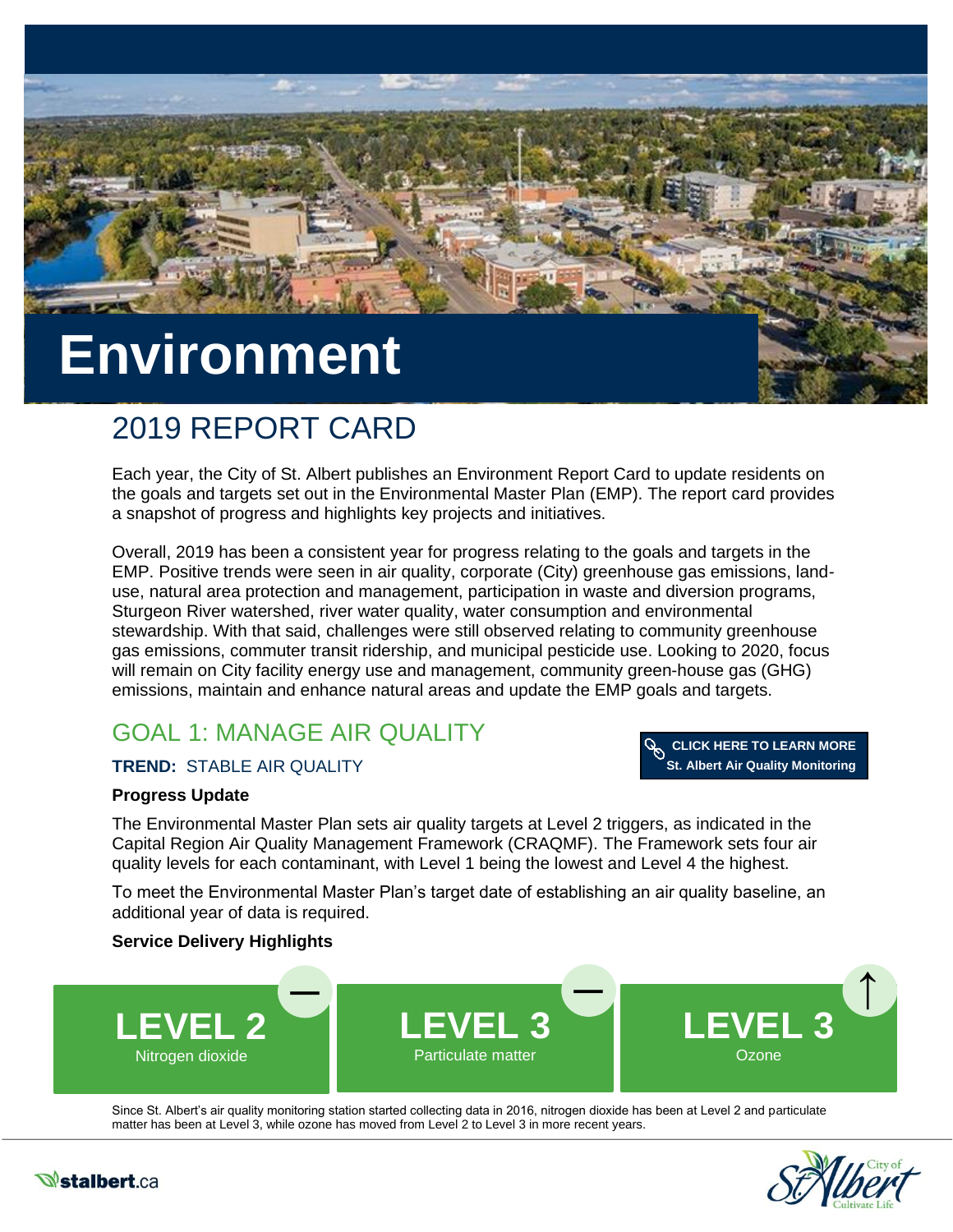### GOAL 2: REDUCE ENERGY CONSUMPTION & GREENHOUSE GAS EMISSIONS

#### **CITY TREND:** DECREASED EMISSIONS **COMMUNITY TREND:** INCREASED EMISSIONS

#### **Progress Update**

In 2019, the City of St. Albert was recognized for achieving a new milestone for corporate and community greenhouse gas emissions on behalf of the FCM-ICLEI Partners for Climate Protection (PCP) program. This is the fifth and final milestone in the PCP program that St. Albert achieved, making St. Albert one of 85 Canadian municipalities to achieve this feat to date. Milestone 5 represents progress toward local greenhouse gas emissions reductions and reporting results from corporate operations and community initiatives.

Compared to the 2008 baseline year and 2018 reporting year, the City's GHG emissions have declined nearly 11 per cent and six per cent, respectively. The target is to reduce emissions to 20 per cent below 2008 levels by 2020.

In 2019, community emissions were approximately nine per cent above 2008 levels. The target is to reduce emissions to six per cent below 2008 levels by 2020.



#### **Service Delivery Highlights**

\*\*\* Note: The baseline numbers, targets and the 2018 emission numbers has been updated based on emissions inventory calculations.



City emissions originate with buildings and facilities and community emissions originate in homes and transportation.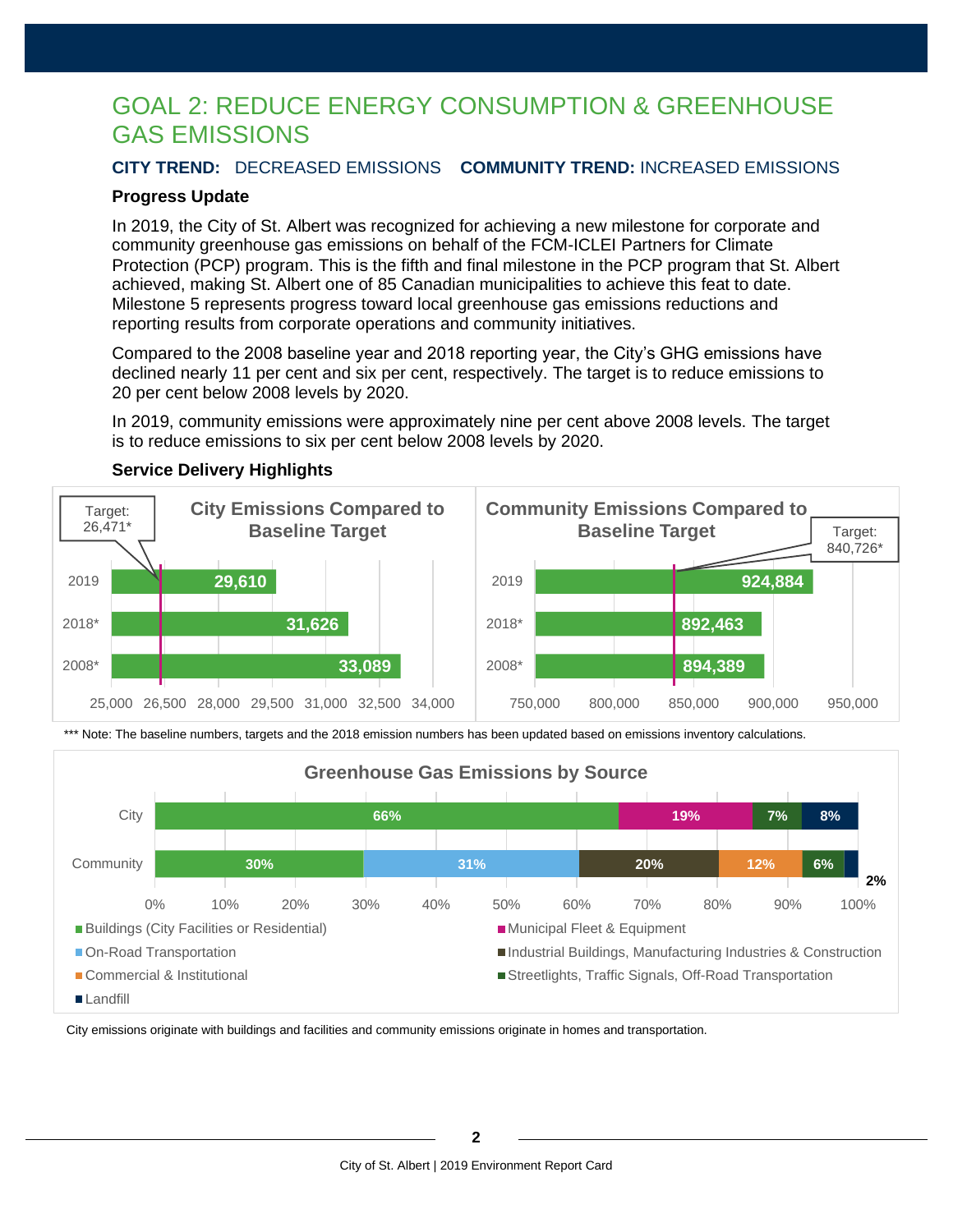### GOAL 3: PROMOTE NEIGHBOURHOODS & TRANSPORTATION CHOICES

#### **LAND-USE TREND:** EXCEEDING TARGETS **TRANSIT TREND:** DECREASED RIDERSHIP

#### **Progress Update**

St. Albert's Municipal Development Plan specifies density targets for new neighbourhoods as set out by the Edmonton Metropolitan Regional Board. In 2019, the completion of Erin Ridge North phase 2 development plans met these targets.

The Environmental Master Plan's public transit commuter target is to increase ridership equal to or greater than population growth. The most recent municipal census (2018) shows that St. Albert grew by 1.11 per cent. However, in 2019, St. Albert Transit ridership decreased 7.6 per cent.

The downward trend in ridership can be attributed to the Groat Road bridge construction and the detour of university routes to downtown. It is believed that commuter ridership will rebound once routes are restored to the university.

#### **Service Delivery Highlights**



### GOAL 4: PRESERVE AND MANAGE TREES, PARKS & NATURAL AREAS

#### **STATUS:** ON TRACK

#### **Progress Update**

The Grey Nuns White Spruce Park (GNWSP) is a unique park that includes the White Spruce Forest, which is a designated Municipal Historic Resource. With the development of Riverside and the increasing use of the GNWSP, there is a need to provide better access to the area while ensuring the long-term sustainability of the White Spruce Forest. In 2019, the City initiated the development of a park plan that will allow the public opportunities to enjoy and learn about the historic and cultural significance of the area while protecting the forest through an appropriate trail system and amenities.

### **[DID YOU KNOW?](https://treecitiesoftheworld.org/standards.cfm)**

St. Albert was recognized by the Arbor Day Foundation as one of 57 Tree Cities of the World.



**[TO LEARN MORE, CLICK HERE](https://treecitiesoftheworld.org/standards.cfm) Tree Cities of the World Standards**

#### **Service Delivery Highlights**



\*Naturalization is an alternative management technique in which landscape maintenance is reduced by planting native trees and shrubs and restricting mowing.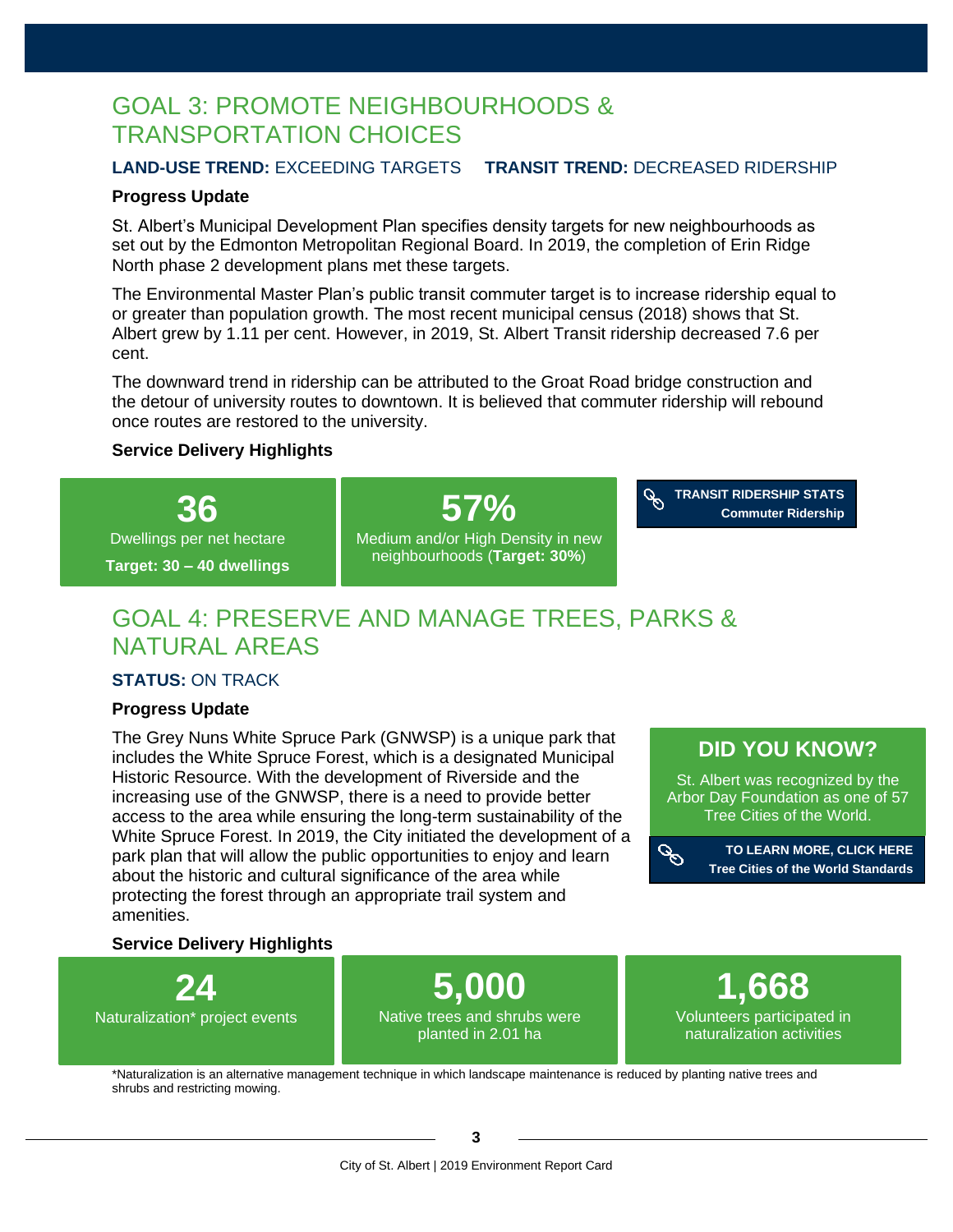### GOAL 5: REDUCE GARBAGE TO THE LANDFILL

#### **TREND:** STABLE PARTICIPATION IN WASTE AND DIVERSION PROGRAMS

#### **Progress Update**

In 2019, St. Albert residents generated just over 123 kg of garbage per capita (progressing towards the goal of 105 kg or less per person by 2020). It is important to note that garbage per capita is calculated based on the current population of St. Albert; however, the City does not provide curbside waste collection to residents living in some multi-residential buildings.

#### **Service Delivery Highlights**



Waste diversion is calculated as the volume of waste diverted from the landfill, as a percent of the total waste generated. Curbside diverted waste includes organics from the Green Organics Cart, recycling from the Blue Recycling Bag, and electronics. This calculation does not include tonnage from the Compost or Mike Mitchell Recycling Depots. In 2019, waste diversion was 62%. Diversion continues to be highest in the spring and summer due to residents placing large volumes of leaf and yard waste in the Green Organics Cart. The waste diversion rate target is 75% by 2020.



### GOAL 6: PROTECT AND IMPROVE THE STURGEON RIVER WATERSHED

The Sturgeon River Watershed Alliance (SRWA) was formed in 2014 to assess, advocate for, and protect the long-term health of the Sturgeon River watershed by developing and implementing a management plan.

#### **STATUS:** ON TRACK

#### **Progress Update**

In 2019, a policy study was completed that reviewed existing policies and legislation and provided recommendations for alignment between municipalities. Additionally, a draft watershed management plan was completed with input from stakeholders that will result in the implementation of strategies and actions in the watershed for the next 10 years.

For more information on the SRWA and the watershed management plan visit [nswa.ab.ca](https://www.nswa.ab.ca/the-sturgeon-river-watershed-alliance/) and search SRWA.

#### **Service Delivery Highlights**

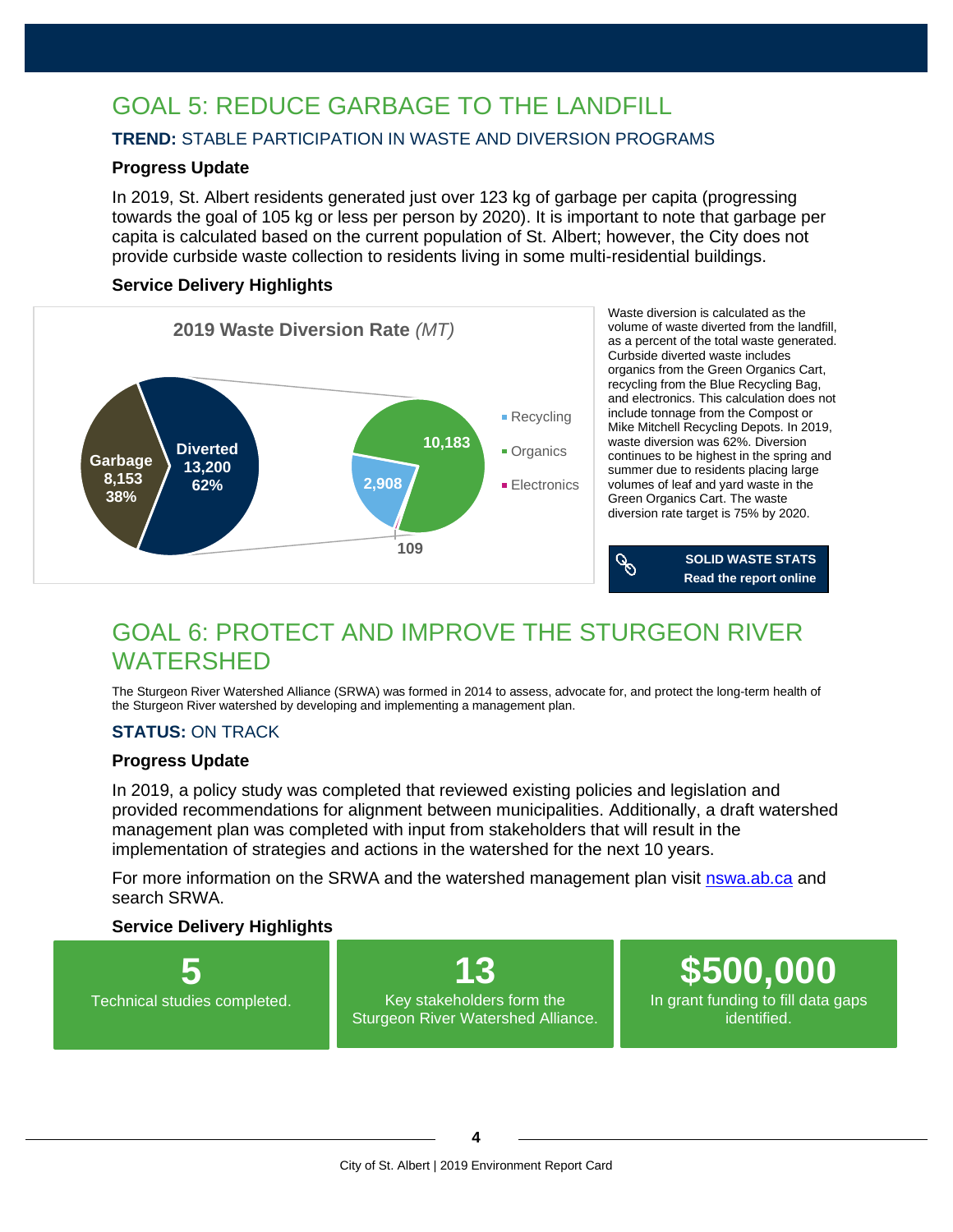### GOAL 7: IMPROVE WATER QUALITY IN THE STURGEON RIVER

#### **TREND:** STABLE WATER QUALITY

#### **Progress Update**

Overall, within St. Albert's boundaries, chloride and *E. coli* levels are well below provincial water quality guidelines. Nutrient levels (total phosphorus and total nitrogen) are high but remain consistent with historical levels and are not unusual for a small prairie river system such as the Sturgeon River.

Total phosphorus and total suspended solids moved from excellent to good on the River Water Quality Index in 2019. This change can likely be attributed to

increased rain events in 2019 therefore runoff from the surrounding landscape entering the Sturgeon River. Changes in nutrient levels can be linked to changes in total suspended solids so have similar sources.

#### **Service Delivery Highlights**



Provincial legislation requires the City to take action on invasive weeds. When treating these weeds, the amount of pesticides used varies dependent on the weather, the type of species or pests and the management techniques used. In 2019, the wet growing season provided optimal conditions for invasive weed infestations in St. Albert. As a result, the City's pesticide use slightly exceeded the target in 2019. In addition, invasive weed control focused on caragana and Manitoba maple in the Grey Nuns White Spruce Park.

**200L/day**

### GOAL 8: REDUCE WATER CONSUMPTION

#### **TREND:** DECREASE IN WATER CONSUMPTION

#### **Progress Update**

St. Albert's water consumption experienced a drop in 2019 after leveling off between 2017 and 2018. The drop can be attributed to the efforts of residents and businesses following the Water Conservation Bylaw. In addition, the drop in per capita water use is due to the wet summer season. We didn't need to water our lawns so as a result, water consumption was impacted.

#### **Service Delivery Highlights**



### **[DID YOU KNOW?](https://stalbert.ca/city/environment/sturgeon-river/get-to-know/)**

Each year, water quality is tested at six locations on the Sturgeon River and four locations on Carrot

Creek.c

 $\mathcal{P}$ 

**TO LEARN MORE, CLICK HERE. River Water Quality Index (RWQI)**